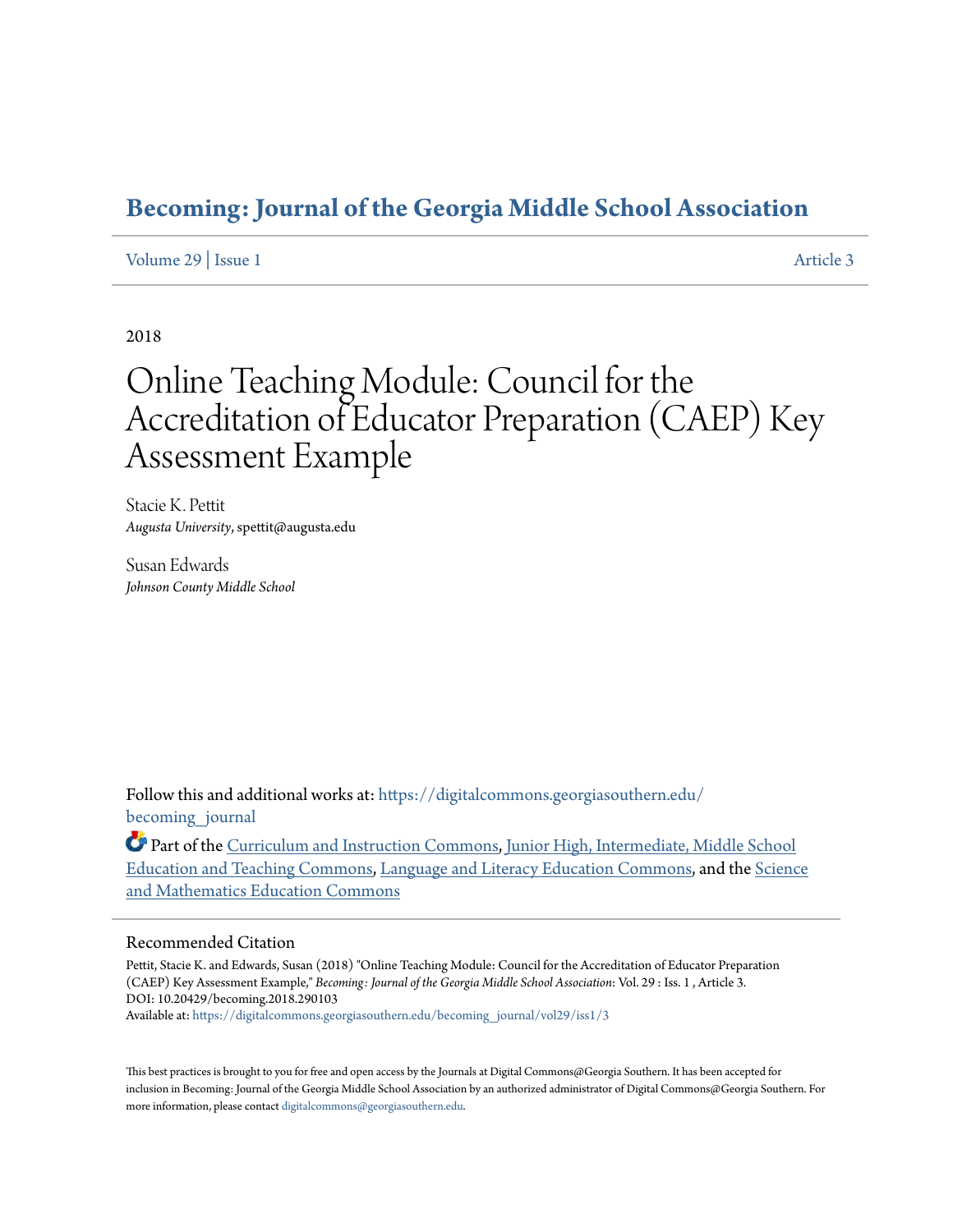## **Online Teaching Module: Council for the Accreditation of Educator Preparation (CAEP) Key Assessment Example**

Stacie K. Pettit Susan Edwards Augusta University

#### *Abstract*

The Augusta University Online Teaching Module is a key assessment administered once during one specified course in each educator preparation program. Augusta University teacher candidates are required to show proficiency in ISTE standards and CAEP standard 1.5. The online teaching model measures candidates' ability to apply technology standards in order to design, implement, and assess learning experiences to engage students and improve learning. In order to pass the Online Teaching Module, candidates must score 3 out of 4 possible points on at least five of the six indicators. If a candidate does not pass this assessment, goals will be created along with strategies to require the candidate to improve on area(s) of weakness in technology use. After the strategies have been implemented, the candidate will be able to redo this key assessment. Candidates will not be able to progress to student teaching without passing this assessment. This paper outlines this key assessment's administration, purpose, instructions, and rubric. We hope it will be useful to others as they prepare for CAEP visits.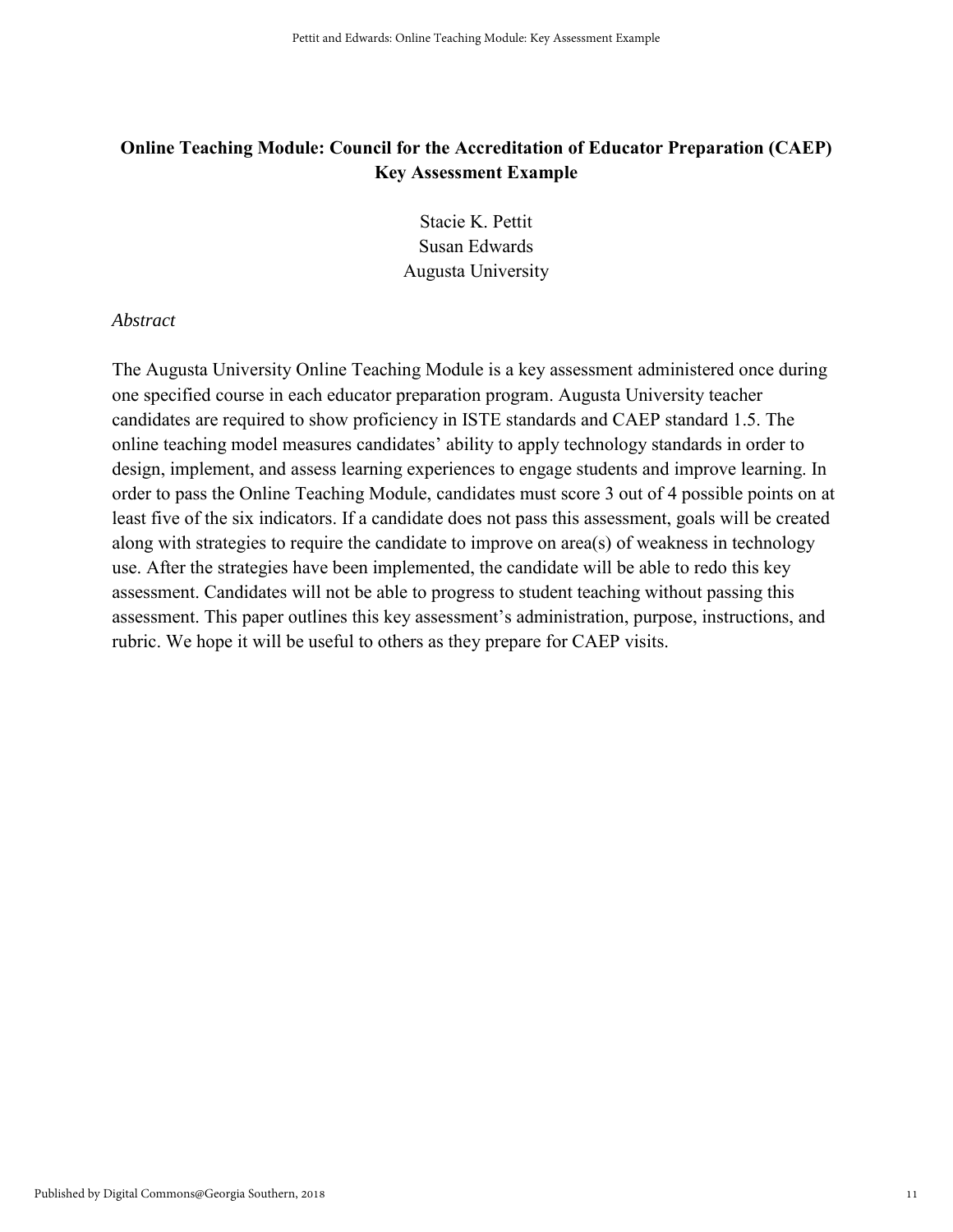A group of teacher education faculty came together over the summer with an accreditation expert to begin preparations for the upcoming Council for the Accreditation of Educator Preparation (CAEP) visit for the College of Education at Augusta University. Work was divided among the committee members. I volunteered for the key assessment that could meet the technology related standards, including the preparation for online teaching. The following is an example of a write-up required for a CAEP key assessment. I have omitted the questions themselves from the CAEP Administration and Purpose template, but all questions are answered in this document. The only piece of the submission not included is the chart created that lists which courses in each program that will implement this particular key assessment because that would be a college specific decision. In addition to the administration and purpose information, the complete instruction sheet, as well as a rubric for the assessment are included. This final product grew out of an online teaching module assignment that was previously created by Dr. Susan Edwards. We hope that you will find this paper useful as you prepare for possible CAEP site visits.

Each teacher education program in our college has a course that focuses on online teaching preparation. The online teaching module will be administered in that course. These courses are taken in different semesters depending on the program and individual students' schedules. The online teaching module is administered once during the courses specified. A chart was created with each program and the course in that program that would administer this key assessment. The online teaching module is administered by the instructor of the courses from the chart. The online teaching model measures candidates' ability to apply technology standards in order to design, implement, and assess learning experiences to engage students and improve learning. Specifically, this assessment measures candidates' ability to apply technology standards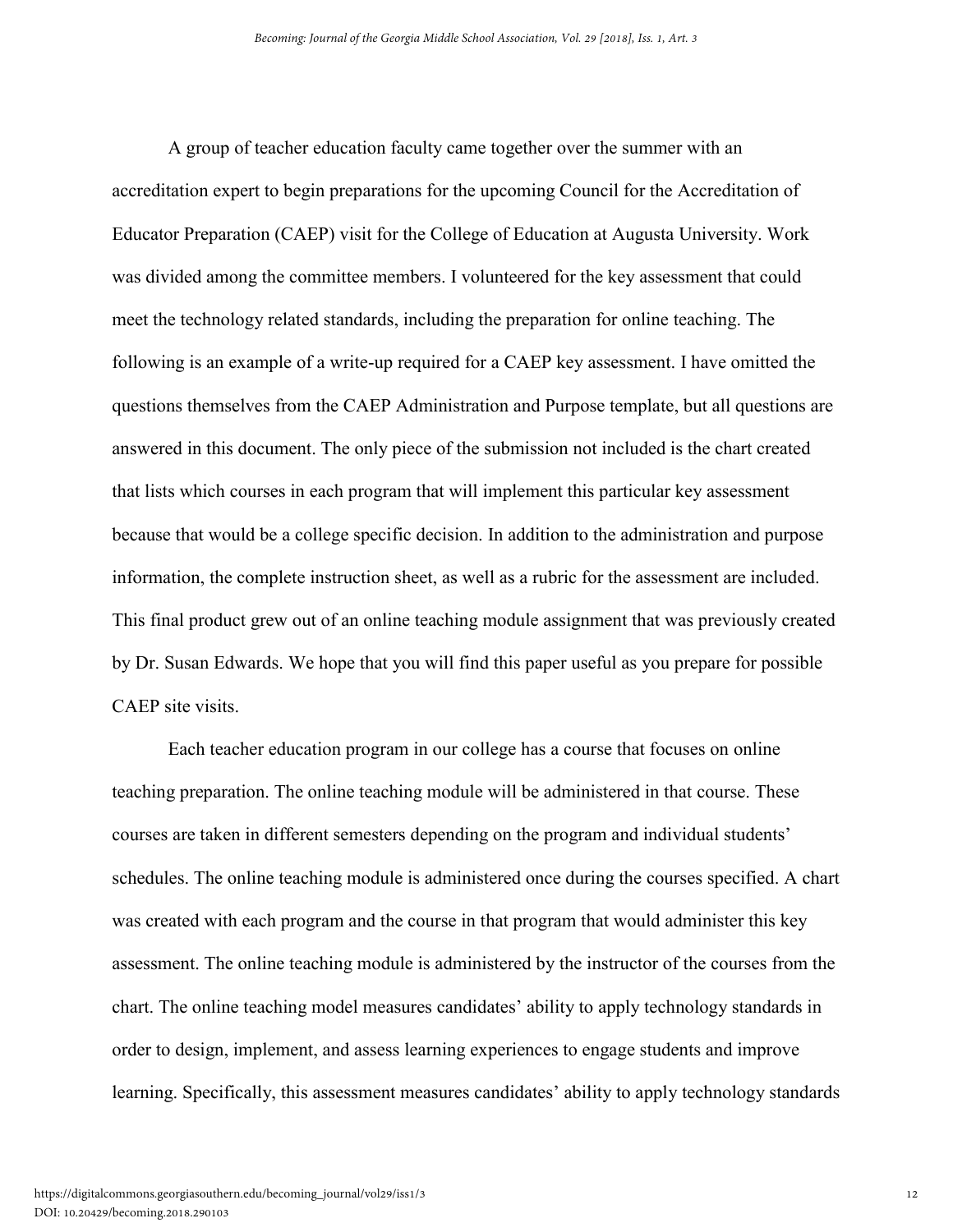to coursework and to demonstrate skills in accessing digital media and/or electronic sources, as well as to demonstrate the ability to design and facilitate digital learning.

CAEP standard 1.5 is aligned with this assessment. Additionally, ISTE Standards 1, 2, and 3 are aligned with this assessment. The standards were used by aligning the performance level indicators on the rubric to the language from the standards. Then, the assignment instructions were aligned with what was needed to meet the performance level indicators.

The scores from this key assessment will provide information on candidates' ability to apply technology standards. If a candidate does not pass this assessment, goals will be created along with strategies to require the candidate to improve on area(s) of weakness. After the strategies have been implemented, the candidate will be able to redo this key assessment. In order to pass the assessment, a candidate must score a minimum of 18 points and at least proficient level (3 points) on 5 of the 6 indicators. If a candidate does not pass this assessment, goals will be created along with strategies to require the candidate to improve on area(s) of weakness in technology use. After the strategies have been implemented, the candidate will be able to redo this key assessment. Candidates will not be able to progress to student teaching without showing proficiency in this area.

#### *Online Teaching Module Instructions*

#### Individual Project

Select a standard from one of your content areas.

Use wix.com or weebly.com to assist you in creating your online module. If you are familiar with another website creation tool and are more comfortable with it, it is fine to use a different tool. You will create 4 pages, a home page, a content page, a collaboration page, and an assessment page. The layout and directions for your module should be user friendly enough for a K-12 (depending on your level) student to easily determine what they should do and how they should do it. Be careful to write clear and explicit directions. Also, use graphics, photos, and other design tools to make your website engaging for a student.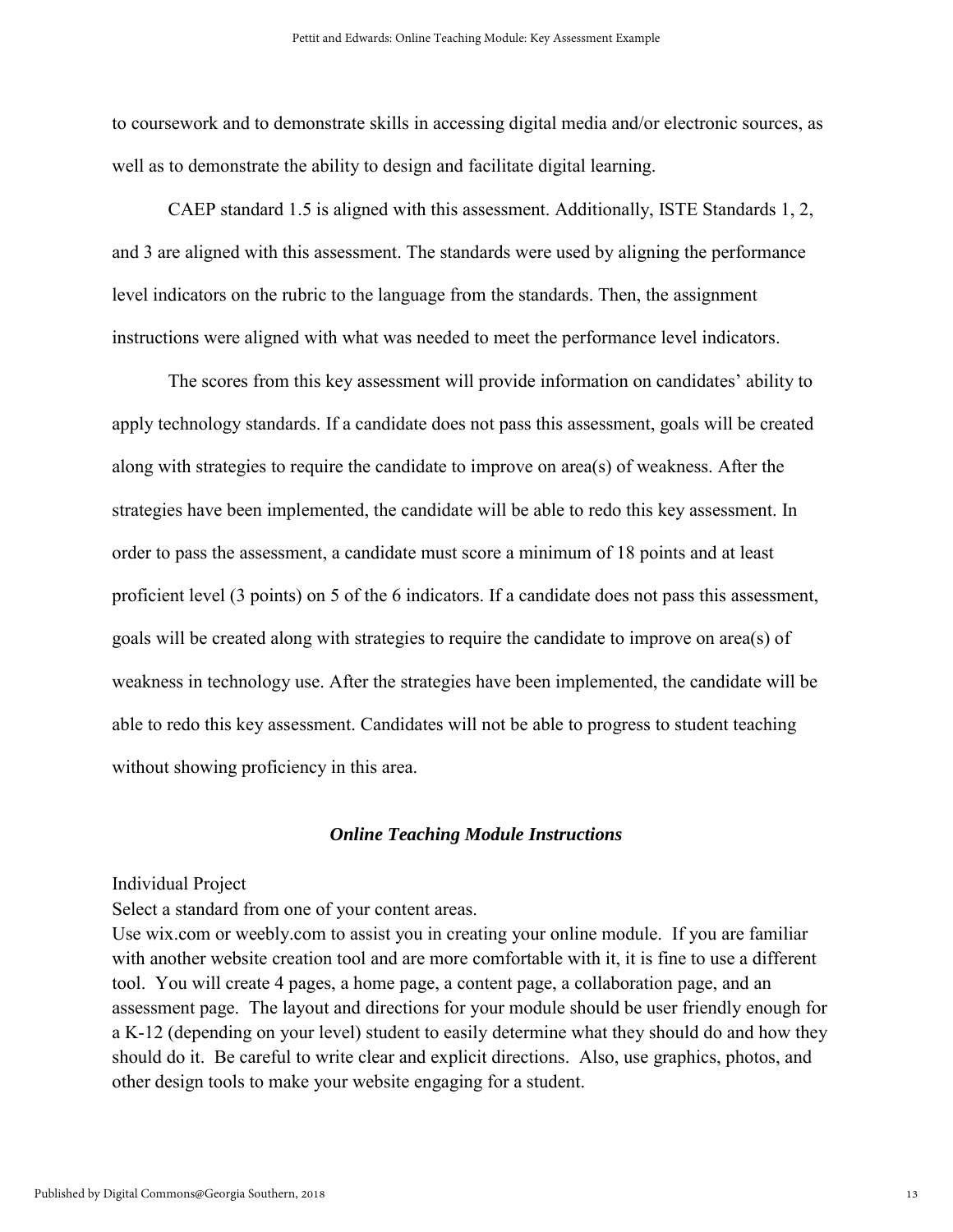## **Home Page-**

Please put the standard you are teaching on your home page.

Also make your home page engaging. It should make your students excited about exploring the topic.

## **Content-**

How will the content information be delivered? What readings will you assign the students to do? What websites will they explore? Will you do a PowerPoint with a voiceover? Will you do a Voicethread? Will you create your own video? Will you use a video from Learn Zillion, Kahn Academy, Teachertube, or YouTube? Will you use a Prezi?

You must have 2 methods of delivering the content information to the students.

## **Collaboration-**

Your webpage will need to show two types of collaboration: students with each other and teacher with students/peers/parents/community members.

Type 1: How will students collaborate together in their learning? Will you have an online discussion? Will you have them work on a group project? Will you have them meet online using something such as Google+? Will you use a Wiki? Will you use a site such as Chatterous or Edmodo? Will you use quicktopic.com? Will you have them comment on a Voicethread that you create? Will you use an interactive tool such as Padlet.com, Polleverywhere.com, or Todaysmeet.com?

There must be some form of student collaboration in your module. Be sure the question(s) you want them to discuss are on your collaboration page.

Type 2: How will you as the teacher communicate and collaborate with students, peers, parents, and/or community members using digital tools? This could be included on the collaboration page or on the home page. Perhaps you will set up a remind.com account and/or use google classroom to share and produce original works together. Perhaps you have an Instagram or snapchat account you use for communication and collaboration. There must be some form of teacher to others collaboration to support student success.

## **Assessment-**

How will you know what they learned? What assessment(s) will you use? Will you have them do a project? What Web 2.0 tools will you have them use? Will you have them create a poster using Glogster? Will you have them create a Voicethread? Will you have them create a Prezi? Will you have them use Animoto? Please include directions and a scoring guide or rubric that informs the students how they will be graded on the assessment if it is a project. The rubric must clearly assess the standard you have selected.

You must have at least one assessment in your module.

If you choose to have a second assessment, perhaps you can give a quiz using a site such as Survey Monkey or socrative.com. However, this would have to be addition to another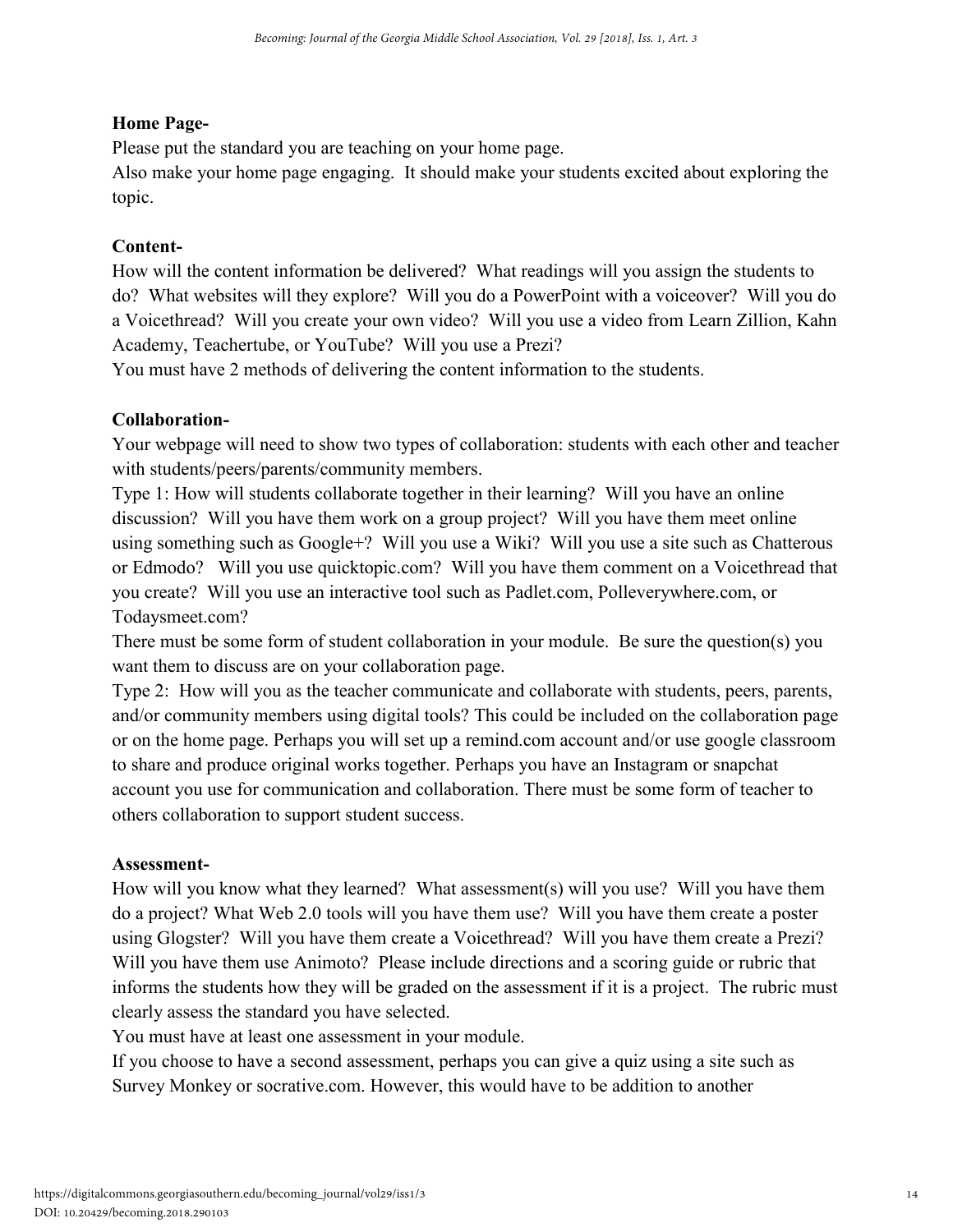performance-based assessment. Students need to use technology tools to create a product based on information collected online.

**Differentiation –** You may include this is as a separate page or embed it in another page, such as with the assessment(s). Please explain how different abilities and developmental levels are recognized in the module. Include a specific strategy that incorporates digital tools to effectively differentiate learning experiences.

At a minimum, your module must include: 2 forms of content delivery, 1 form of collaboration among students, 1 form of collaboration between teacher and students/parents, 1 assessment, and show differentiated learning experiences.

Consider any tools we have discussed in class as options, but you are not limited to those options. A helpful website to use as a resource for this project is sponsored by the Centre for Learning and Performance Technologies. They have published a top 100 Tools for Learning list: <http://c4lpt.co.uk/top100tools/>Use this assignment as an opportunity to explore the many free tools available to teachers that can be used in both face-to-face and online classes.

If you select to use weebly.com, here is a good help video[:](http://www.youtube.com/watch?v=aBdOgTj7x7o&feature=player_detailpage) [http://www.youtube.com/watch?v=aBdOgTj7x7o&feature=player\\_detailpage](http://www.youtube.com/watch?v=aBdOgTj7x7o&feature=player_detailpage)

Please read the scoring guide below before completing your project. Also, please have someone do a peer review on a different computer and make sure every link works and they can access everything.

Submit the link to your website by the due date.

| Performance<br><b>Indicators</b>                                                                                                | <b>Performance Level Descriptors</b>                                                                                                          |                                                                                                                                  |                                                                                                                                                       |                                                                                                                                                 |
|---------------------------------------------------------------------------------------------------------------------------------|-----------------------------------------------------------------------------------------------------------------------------------------------|----------------------------------------------------------------------------------------------------------------------------------|-------------------------------------------------------------------------------------------------------------------------------------------------------|-------------------------------------------------------------------------------------------------------------------------------------------------|
|                                                                                                                                 | Insufficient                                                                                                                                  | <b>Needs</b><br>Development                                                                                                      | Proficient                                                                                                                                            | Exemplary                                                                                                                                       |
| 1. Teacher<br>candidates<br>model<br>collaborative<br>knowledge<br>construction by<br>engaging in<br>learning with<br>students. | The module<br>includes<br>strategies for<br>facilitating<br>knowledge<br>construction and<br>creative thinking<br>in virtual<br>environments. | The module<br>includes<br>teacher<br>facilitation or<br>knowledge<br>construction,<br>creative<br>thinking, and<br>collaborative | The module is an<br>example of<br>knowledge<br>construction and<br>creative thinking<br>by teachers<br>working<br>collaboratively<br>with individuals | The module<br>shows<br>knowledge<br>construction and<br>creative thinking<br>by teachers in a<br>variety of virtual<br>learning<br>environments |

## **Online Teaching Module Rubric for Teacher Candidates**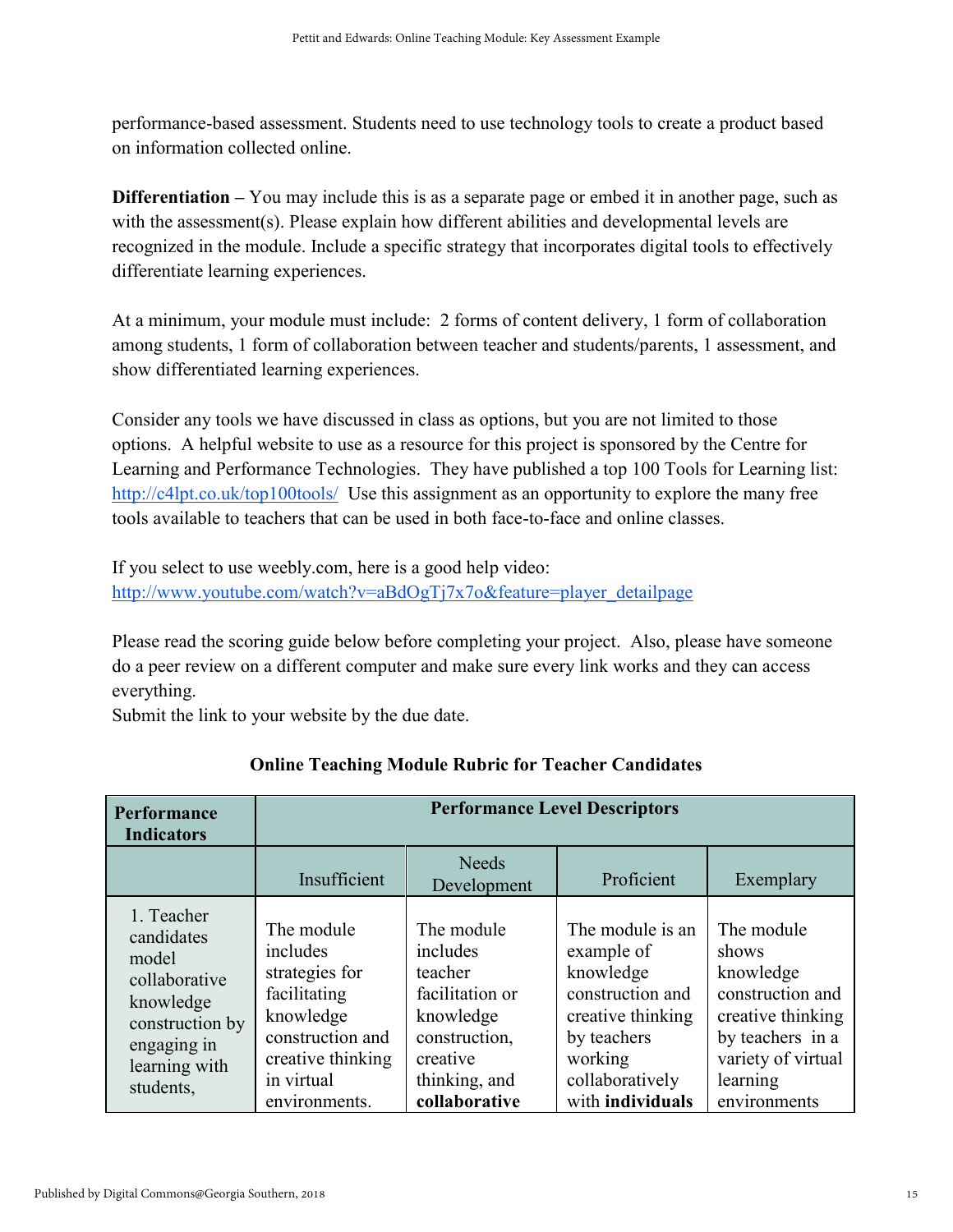| colleagues, and<br>others in<br>virtual<br>environments<br>(ISTE 1; CAEP)<br>1.5)                                                                                                                                              |                                                                                                                                                     | interaction by<br>engaging in<br>learning with<br>students,<br>colleagues, or<br>others in<br>virtual<br>environments.                                                          | and groups,<br>contributing to<br>learning virtually.                                                                                                                                                                                                                         | and situations by<br>engaging in<br>real-world<br>problem-<br>solving with<br>students, peers,<br>and experts.                                                                                                                                                                                                                                                                                                     |
|--------------------------------------------------------------------------------------------------------------------------------------------------------------------------------------------------------------------------------|-----------------------------------------------------------------------------------------------------------------------------------------------------|---------------------------------------------------------------------------------------------------------------------------------------------------------------------------------|-------------------------------------------------------------------------------------------------------------------------------------------------------------------------------------------------------------------------------------------------------------------------------|--------------------------------------------------------------------------------------------------------------------------------------------------------------------------------------------------------------------------------------------------------------------------------------------------------------------------------------------------------------------------------------------------------------------|
| 2. Teacher<br>candidates<br>design or<br>adapt relevant<br>learning<br>experiences<br>that<br>incorporate<br>digital tools<br>and resources<br>to promote<br>student<br>learning and<br>creativity<br>$($ ISTE 2;<br>CAEP 1.5) | The module<br>takes existing<br>learning<br>resources to<br>research and<br>collect<br>information<br>online and to<br>create a digital<br>product. | The module<br>shows how<br>teachers<br>adapt learning<br>experiences<br>that include<br>technology<br>used to<br>produce a<br>product<br>(report,<br>presentation,<br>$etc.$ ). | The module<br>shows that<br>teachers have<br>adapted or<br>created learning<br>experiences that<br>include<br>students' use of<br>technology tools<br>to research and<br>collect<br>information<br>online<br>and to create a<br>report,<br>presentation, or<br>other product. | The module<br>shows that<br>teachers design<br>and customize<br>technology-<br>enriched<br>learning<br>experiences<br>that engage<br>students in<br>developing<br>research<br>questions about<br>real-world<br>issues or<br>problems,<br>proposing and<br>evaluating<br>multiple<br>creative<br>solutions, and<br>presenting a<br>report to an<br>audience<br>either face-to-<br>face or virtual,<br>for feedback. |
| 3. Teacher<br>candidates<br>customize and<br>personalize<br>learning<br>activities to<br>address<br>students'<br>diverse<br>learning styles,                                                                                   | The module<br>includes<br>learning<br>activities that<br>use digital<br>tools and<br>resources to<br>address a<br>variety of<br>learning styles,    | The module<br>includes<br>customized<br>technology-<br>based materials<br>to address the<br>learning styles,<br>work strategies,<br>and<br>developmental                        | The module<br>meets previous<br>criteria PLUS<br>Includes specific<br>strategies<br>that incorporate<br>digital tools and<br>resources to<br>effectively<br>differentiate                                                                                                     | Module includes<br>personalized<br>learning<br>experiences<br>developed with<br>students that are<br>aligned with<br>preferred learning<br>styles, work<br>strategies, and                                                                                                                                                                                                                                         |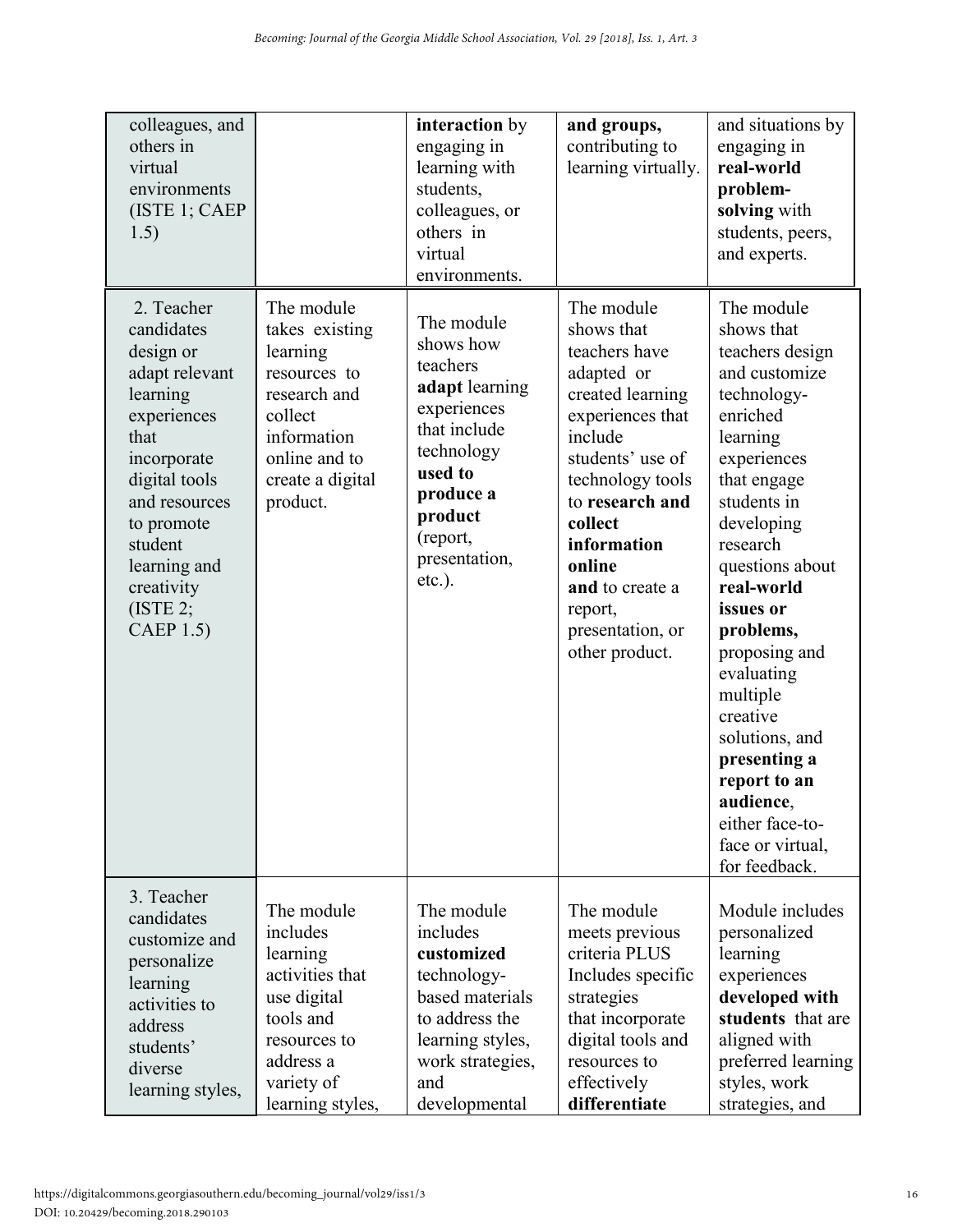| working<br>work<br>strategies, and<br>abilities using<br>digital tools<br>and resources<br>(ISTE 2;<br><b>CAEP 1.5)</b> | strategies, and<br>abilities and<br>developmental<br>levels. | levels of<br>individual<br>students. | learning<br>experiences. | abilities. |
|-------------------------------------------------------------------------------------------------------------------------|--------------------------------------------------------------|--------------------------------------|--------------------------|------------|
|-------------------------------------------------------------------------------------------------------------------------|--------------------------------------------------------------|--------------------------------------|--------------------------|------------|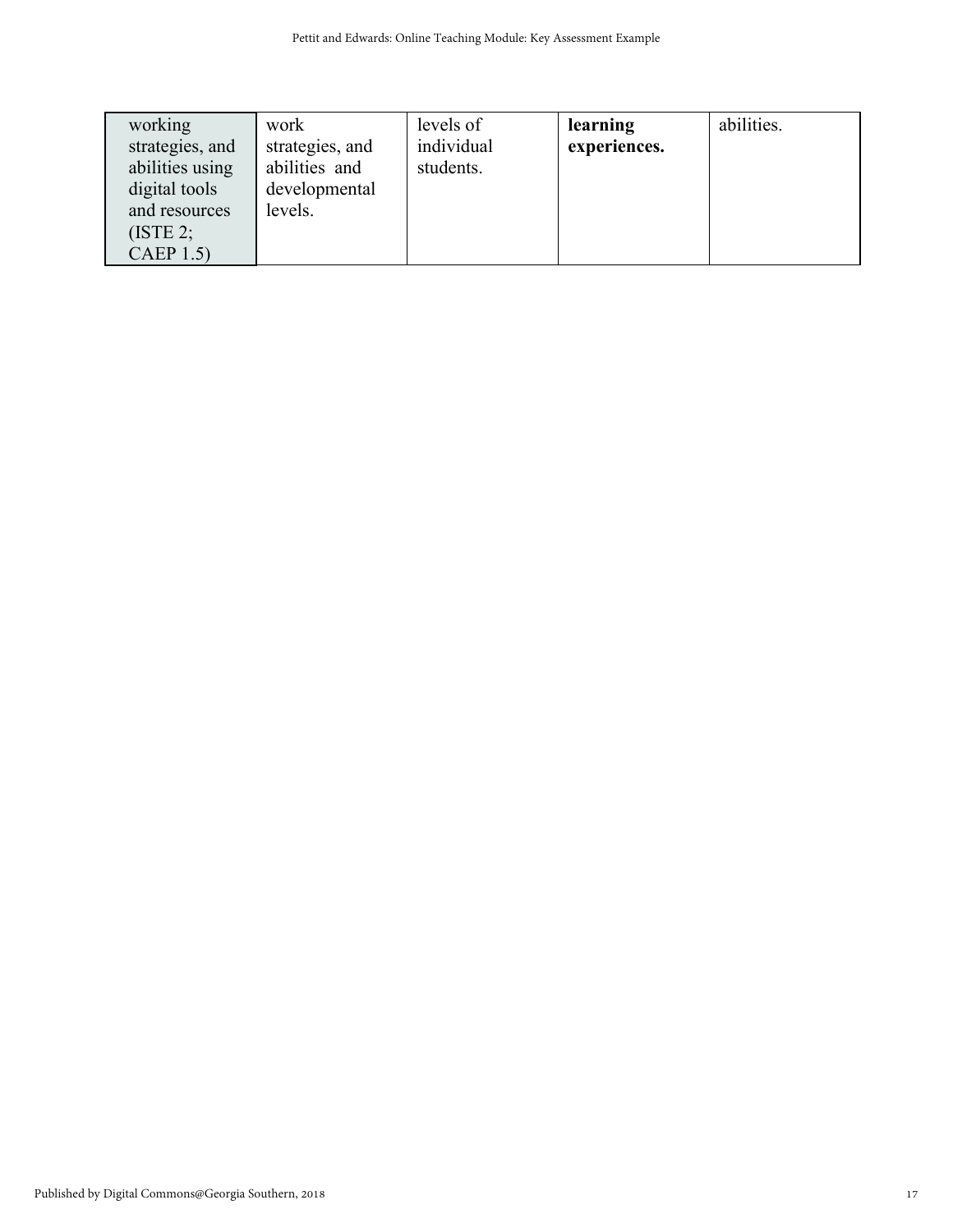| 4. Teacher<br>candidates<br>demonstrate<br>fluency in<br>technology<br>systems and the<br>transfer of<br>current<br>knowledge to<br>new<br>technologies<br>and situations<br>(ISTE 3; CAEP<br>1.5)                           | The module<br>shows that<br>teachers have<br>selected and<br>used hardware<br>and software<br>best<br>suited to<br>particular<br>learning<br>experiences<br>and plan<br>student<br>learning<br>experiences that<br>appropriately use<br>these tools. | The module has<br>shown that<br>teachers have<br>planned,<br>managed, and<br>facilitated<br>students'<br>understanding<br>and use of<br>hardware and<br>software best<br>suited to<br>particular<br>learning<br>experiences.                                 | The module<br>shows that<br>teachers have<br>demonstrated<br>and modeled<br>efficient and<br>effective use of<br>a variety of<br>digital tools and<br>resources,<br>selected tools<br>and systems best<br>suited to<br>accomplish<br>teaching,<br>learning, and<br>assessment<br>activities, and<br>transferred this<br>knowledge<br>to new<br>technologies and<br>situations. | The module<br>shows that<br>teachers have<br>engaged with<br>students in<br>collaborative<br>exploration of<br>emerging<br>technologies and<br>investigated<br>together how<br>these tools can<br>be used in real<br>world situations<br>to solve<br>problems. The<br>module shows<br>have teachers<br>have involved<br>students in<br>identifying and<br>solving common<br>hardware and<br>software<br>problems that<br>occur in<br>everyday use. |
|------------------------------------------------------------------------------------------------------------------------------------------------------------------------------------------------------------------------------|------------------------------------------------------------------------------------------------------------------------------------------------------------------------------------------------------------------------------------------------------|--------------------------------------------------------------------------------------------------------------------------------------------------------------------------------------------------------------------------------------------------------------|--------------------------------------------------------------------------------------------------------------------------------------------------------------------------------------------------------------------------------------------------------------------------------------------------------------------------------------------------------------------------------|----------------------------------------------------------------------------------------------------------------------------------------------------------------------------------------------------------------------------------------------------------------------------------------------------------------------------------------------------------------------------------------------------------------------------------------------------|
| 5. Teachers<br>collaborate<br>with<br>students,<br>peers,<br>parents, and<br>community<br>members<br>using<br>digital tools<br>and<br>resources to<br>support student<br>success and<br>innovation<br>(ISTE 3; CAEP)<br>1.5) | The module<br>requires use<br>of resources<br>for<br>communicati<br>ng<br>and collaborating<br>with students and<br>other<br>stakeholders to<br>share information<br>and establish a<br>connection<br>between school<br>and home<br>environments.    | The module<br>requires teacher<br>communication<br>and collaboration<br>with students and<br>other<br>stakeholders<br>to share<br>information and<br>to support<br>student<br>creativity,<br>innovation,<br>and improved<br>student<br>learning<br>outcomes. | The module<br>involves<br>effective teacher<br>communication<br>and<br>collaboration<br>with students,<br>peers, parents,<br>$\text{and/or}$<br>community<br>members using a<br>variety of digital<br>tools to support<br>student learning,<br>problem-solving,<br>and the<br>production of<br>original works.                                                                 | The module<br>requires the use of<br>a variety of<br>digital<br>environments and<br>media to<br>collaborate with<br>project teams or<br><b>learners</b><br>of other countries<br>and<br>cultures to<br>produce<br>original works or<br>solve<br>shared problems.                                                                                                                                                                                   |
| 6. Teacher<br>candidates<br>communicate<br>relevant<br>information<br>and ideas<br>effectively to<br>students,<br>parents, and<br>peers using a<br>variety of<br>digital-age                                                 | The module<br>includes<br>effective use of<br>digital resources<br>for<br>communicating<br>with students,<br>parents, and<br>peers.                                                                                                                  | Through the<br>module, teachers<br>communicate<br>relevant<br>information and<br>ideas to<br>students,<br>parents, and<br>peers using<br>multiple digital<br>media and<br>formats.                                                                           | The module<br>shows that the<br>most relevant,<br>facilitative,<br>and effective<br>media has been<br>selected for<br>communicating<br>specific types of<br>information<br>and ideas to<br>students,                                                                                                                                                                           | in adqition to the<br>three previous<br>levels,<br>The module<br>includes use of<br>digital tools,<br>resources, and<br>media to<br>communicate<br>information<br>and ideas to a<br>global<br>audience,<br>demonstrating                                                                                                                                                                                                                           |